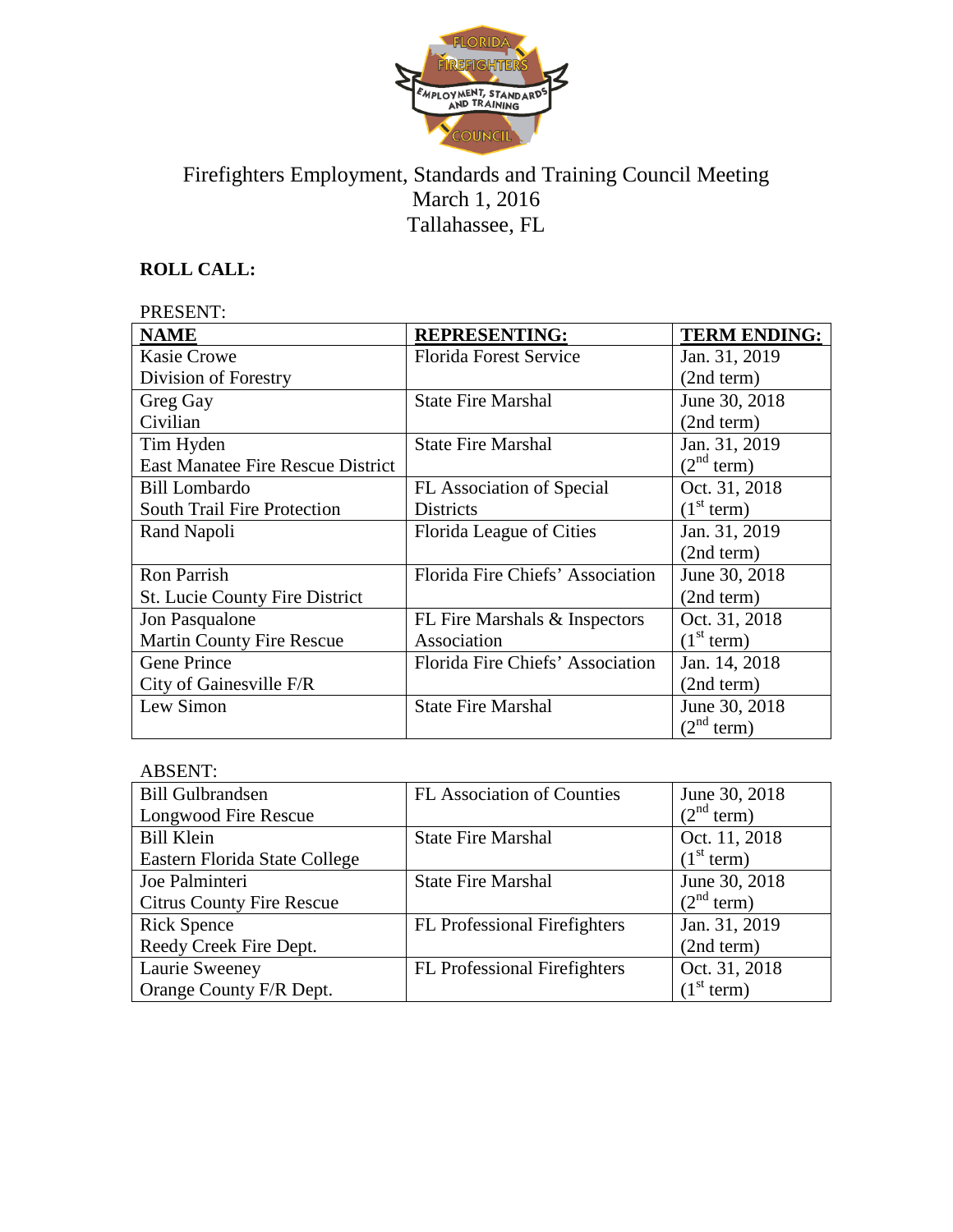The Firefighters Employment, Standards and Training Council meeting was called to order.

**On a motion duly made**, the minutes from the Firefighters Employment, Standards and Training Council meeting held on January 21, 2016 were approved.

### **Motion carried**.

### **REPORT FROM DIVISION:** *given by Julius Halas, Director*

- Legislative
	- o Updates on rule for Firefighter certification including possible felony exemptions
	- o Legislature looking at Firefighter Cancer presumption
	- o Fire Service Awards tonight
	- o Cabinet meeting being held on Wednesday
	- o Remembrance by Memorial Monument in morning

## **REPORT FROM THE BUREAU:** *given by Bill Wentlandt, Bureau Chief*

- Job Task Analysis
	- o In process of update and review of minimum standards program
	- o Developing scope or work public solicitation for private contractor to work with findings
	- o Any changes will need to go through public workshop/hearings
- FF Suicide Awareness Prevention Symposium held on February 16, 2016 (FSFC)
	- o Exceptional feedback
	- o Sharing of information
	- o Discussion on best practices/education
- FF I Online Delivery Program
	- o Ready to go live, instructor in place
	- o 30 already requesting registration
	- o First of each month new modules will start
	- o No cost to students for on-line portion, students will still need to complete a task book (practical skill training)
- Legislative
	- o Florida Fire Service Grant Program may become a reality during this session
		- For Volunteer and Combination Departments
			- Gear
			- SCBA
			- **Training**
			- $\bullet$  Cost Engines

If adopted, SFM will issue guidelines (rule).